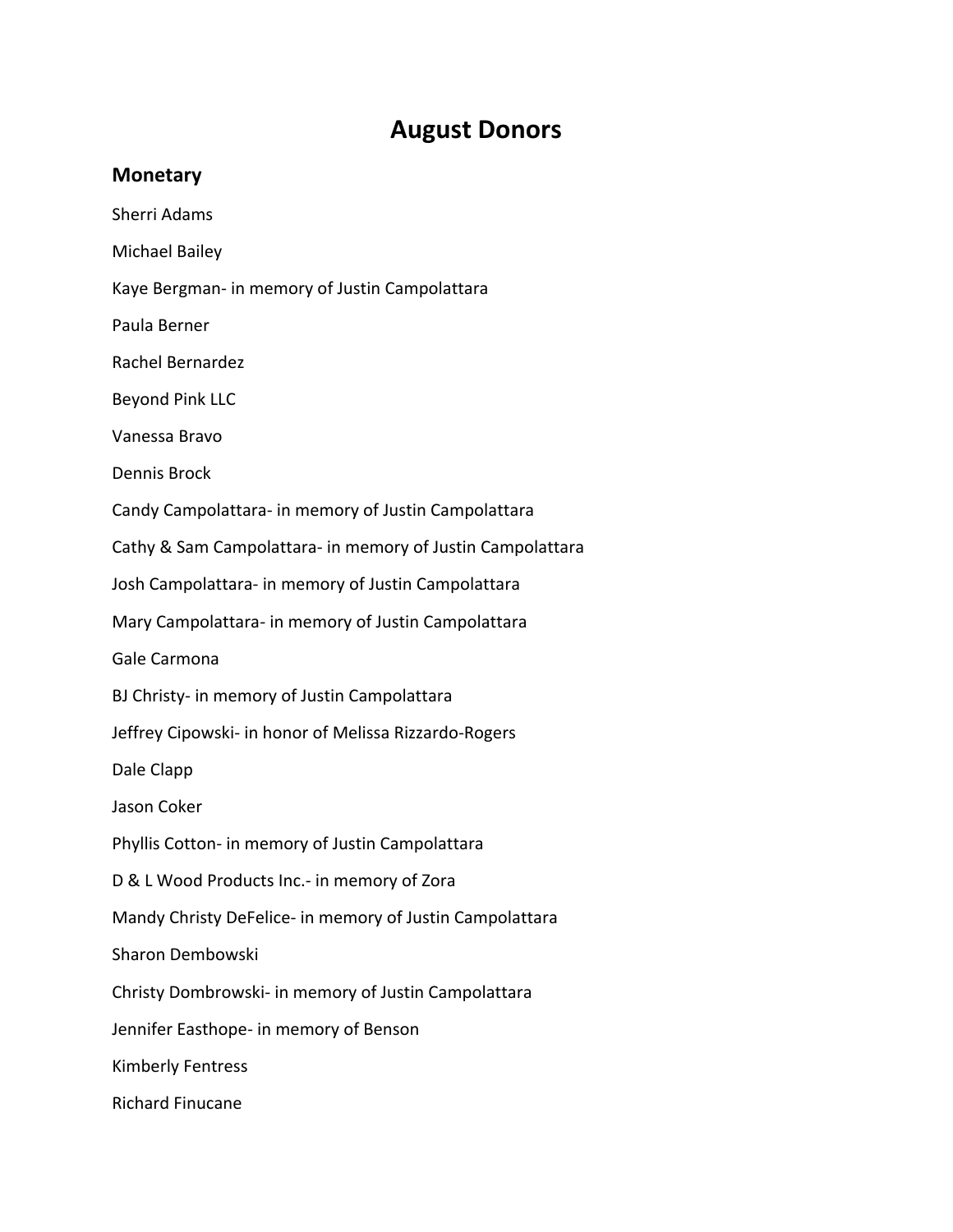| Joseph Foster                                            |
|----------------------------------------------------------|
| <b>Merrick Franks</b>                                    |
| Katherine Gappa                                          |
| Helen Garcia- in memory of Justin Campolattara           |
| Joanne Gentile                                           |
| <b>Brian Glover</b>                                      |
| <b>Trudi Graf</b>                                        |
| Laura Greaney                                            |
| Rachelle & Guy Griner                                    |
| Patty Hart                                               |
| Kristi Harter                                            |
| Monika Hernandez                                         |
| Indiana Beverage, Inc.- in memory of Justin Campolattara |
| Jackie's Quilts                                          |
| Gregg Johnson                                            |
| Dianne Justus                                            |
| Anastasia Keelor                                         |
| Susan Kemp                                               |
| Paul Kohlhoff                                            |
| James Korienek                                           |
| Allison Kroft                                            |
| Jerry & Diane Land                                       |
| Steven & Diana Langer                                    |
| Joseph & Tamara Lynch                                    |
| Aleasha Martinez                                         |
| <b>Robert Meier</b>                                      |
| <b>Ruth Merkner</b>                                      |
|                                                          |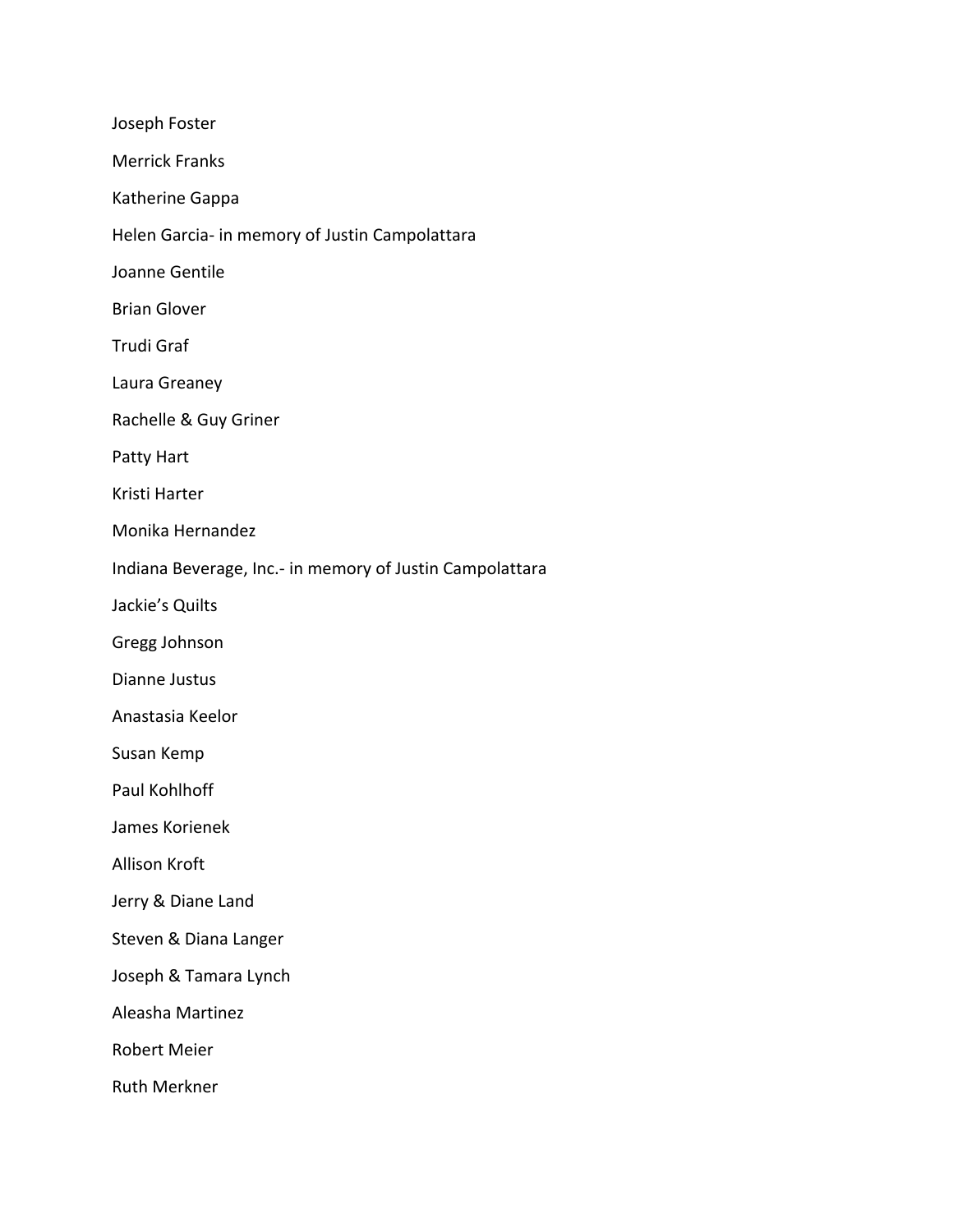| David Meyer                                               |
|-----------------------------------------------------------|
| Michael & Katie Moses- in memory of Justin Campolattara   |
| <b>Christine Muniz</b>                                    |
| Francis Omeara                                            |
| <b>Tracey Onohan</b>                                      |
| Linda Pardue                                              |
| Bill & Jean Parks- in memory of Justin Campolattara       |
| Brad Parks- in memory of Justin Campolattara              |
| Tari & John Parks- in memory of Justin Campolattara       |
| Jamiee Przybylinski                                       |
| Bonnie & Roger Redensek- in memory of Justin Campolattara |
| Lisa Reick                                                |
| Caressa & Nicholas Retherford                             |
| Daniel Roth                                               |
| Jackie Sabol                                              |
| Michael Schultz                                           |
| Sheryl Schuster- in memory of Michael Justus              |
| Ken & Pam Snow                                            |
| Donnie & Brenda Stamps- in memory of Justin Campolattara  |
| Rita Stanfield                                            |
| Keely Stone- in memory of Justin Campolattara             |
| <b>Kimberly Torres</b>                                    |
| <b>Esther Tugurian</b>                                    |
| Shana Valpatic                                            |
| Vasana Health                                             |
| Ruthann Webb- in memory of Justin Campolattara            |
| <b>Cindy Weiss</b>                                        |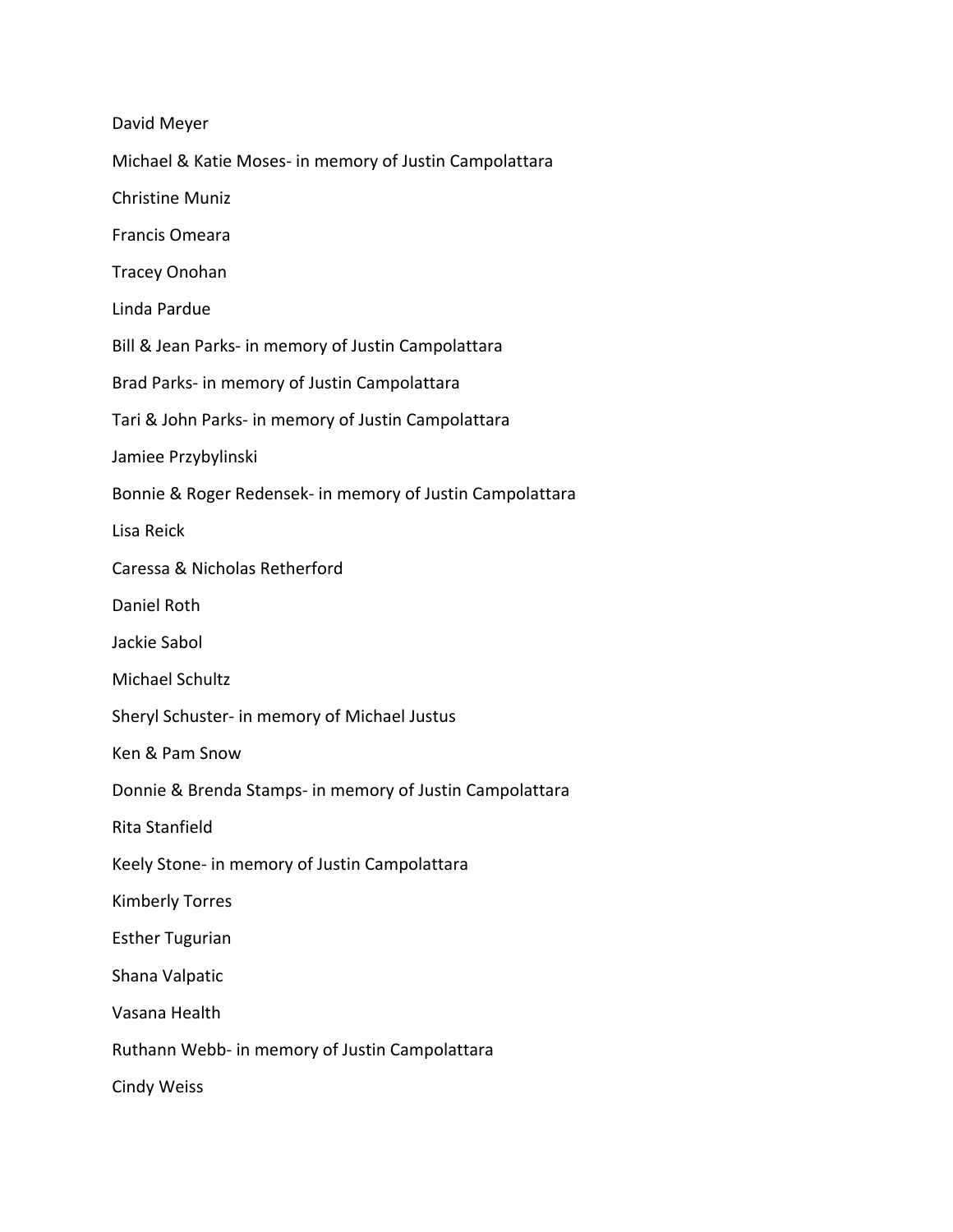Deborah White

Women's Horseshoe League

Angela Wronko

Bridgette Ziolkowski

## **In Kind**

Melissa Alsman

Sherry Altherr

Mary Anderson

Anthony Asher

Aster & Gray

Connie Bauswell

Mary Bennett

Jennifer Bonetski

Diane Bovard

Melinda Bricher

Kiley Bunce

Sara Buonadonna

Joan Buss

Melissa Carman

Janette Chavez

Cathy Christenson

Clif Cobb

Cathryne Czarnecki

Leane Darnell

Alisa Delgado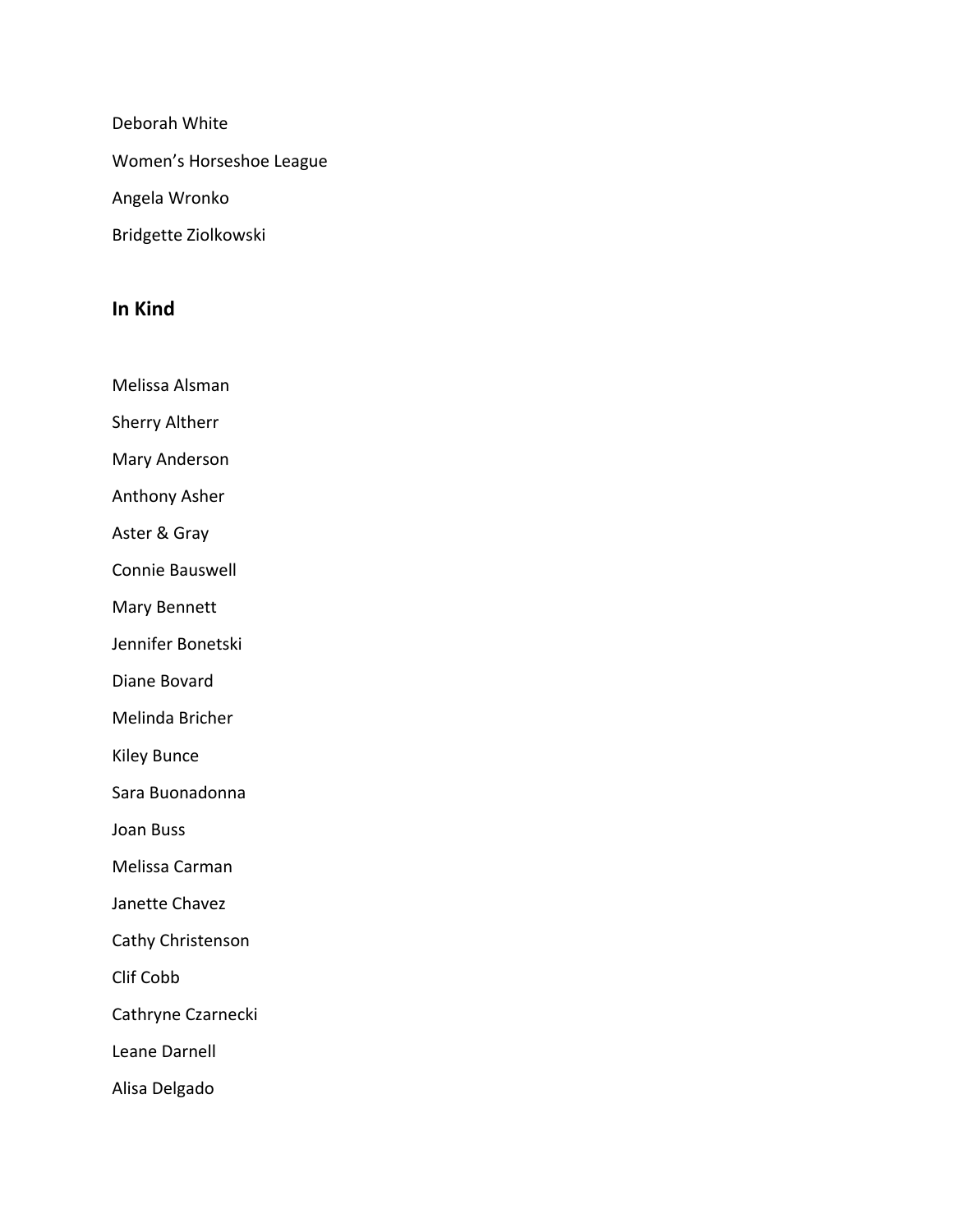Colleen DeWees

Kimberly Ernst

Kathleen Fairbairn

Patricia Fiedor

Rita Fields

Bill Fisher

Danielle Fogarty

William Gahm

Cari Gallo

Lynette Garling

Damon Gasaway

Ron Gibbs

Renee Gluth

Garrett Griggs

Joseph Gulino

Sarah Harvey

Jacob Heerema

Hailee Hills

Janet Hobbs

Abigail Howard

Gail Hudson

Kathy Johnson

April Joseph

Roberta Kicinski

Dana Kiepura

Amy Kranz

Amanda Kuc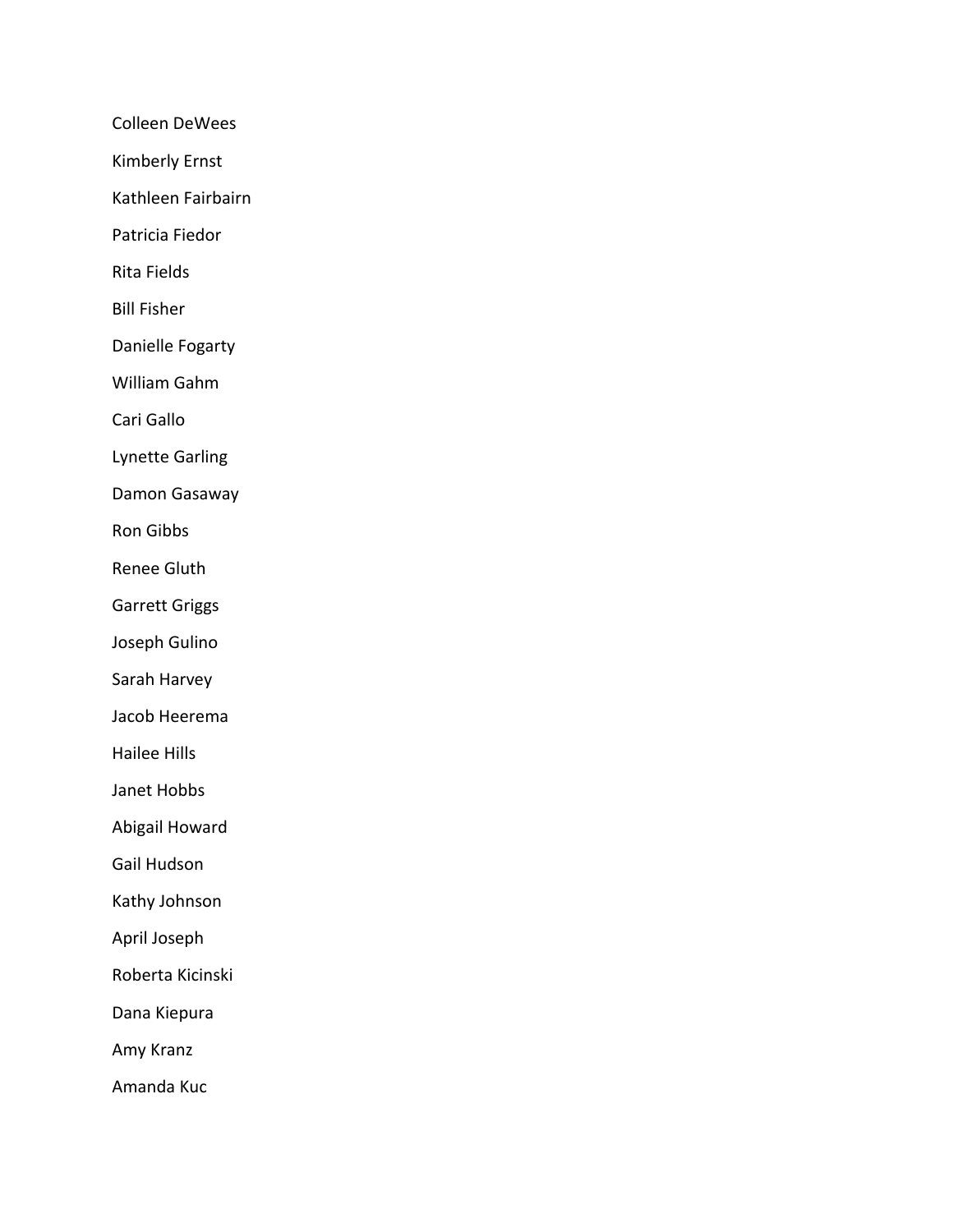Margaret Kurtz‐Miosek

Kim Langer

Leon Family

John Lucas

Chelsea Lusco

Isabel Machuca

Mary Martin

Patricia McGuire

Kristina McKim

Jillian Metts

Dave Meyer

Kim Montemayor

Kelley Morford

Barb Nolan

Jay Novak

Debra Oliver

Maggie Peller

Harry & Nancy Petruska

Agnes Prassas

Beverly Puller

Aubrey Rauch

Drew Riebhoff

Debbie Rigg

Tracy Rodenberg

Cristina Rodriguez

Scott Rois

Mark Rosinski